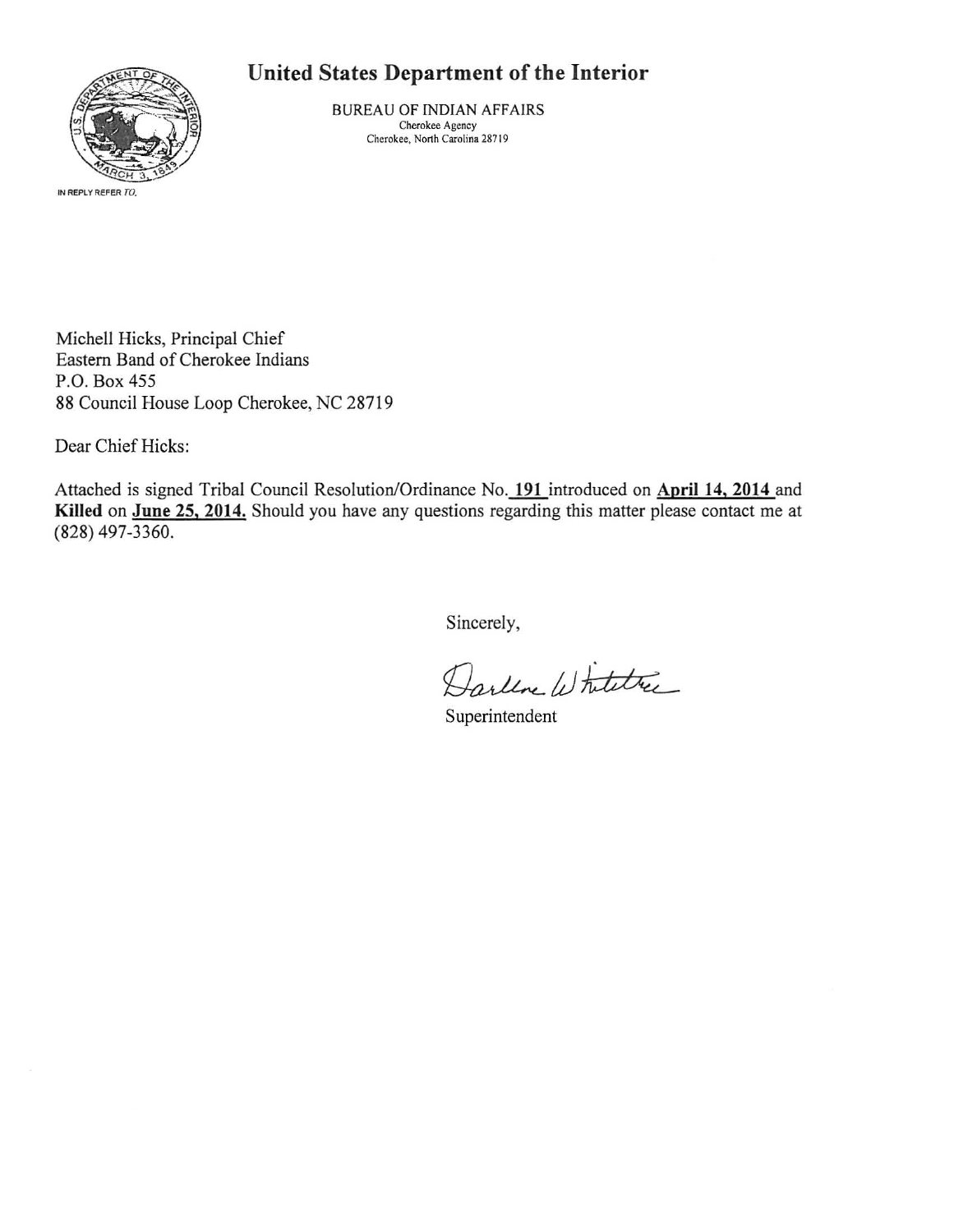

Cherokee Council House Cherokee, North Carolina

APR 1 4 2014

## RESOLUTION NO.  $|q|$  (2014)

- WHEREAS, the Eastern Band of Cherokee Indians has the sovereign authority to exclude persons from lands of the Eastern Band in order to protect the integrity, law and order on Tribal lands and territory or the welfare of the members of the Tribe; and
- WHEREAS, the Tribal Council has codified its authority to exclude persons from the lands of the Eastern Band at Chapter 2 of the Cherokee Code; and
- WHEREAS, Lora Kay Oxendine-Taylor is not a member of the Eastern Band of Cherokee Indians; and
- WHEREAS, Lora Kay Oxendine-Taylor, as the spouse of a deceased enrolled member, currently holds a life-estate to a house and 65 acres in the Wolfetown Community in which she does not live full time; and
- WHEREAS, Tribal Council has good reason to believe that Lora Kay Oxendine-Taylor is a threat to the integrity, law and order on Tribal lands and territory or the welfare of its members by causing extreme emotional upset to a number of respected elders and conflict with the family of her deceased husband at every opportunity : and
- WHEREAS, Lora Kay Oxendine-Taylor has failed to provide for the maintenance of the house she holds a life estate on and which will provide a home to the enrolled heirs of her deceased spouse upon the expiration of her life estate; and
- WHEREAS, Lora Kay Oxendine-Taylor has refused to allow the enrolled descendents of her deceased spouse to visit his gravesite and taken every opportunity to upset his family during times of mourning; and
- WHEREAS, Tribal Council believes that the threat to certain Tribal member will diminish if Lora Kay Oxendine-Taylor is not allowed to remain on lands owned by or held in trust for the Eastern Band of Cherokee Indians.
- NOW THEREFORE, BE IT RESOLVED by the Tribal Council, in Council assembled, with a quorum present and with the number of votes required by Tribal law that Lora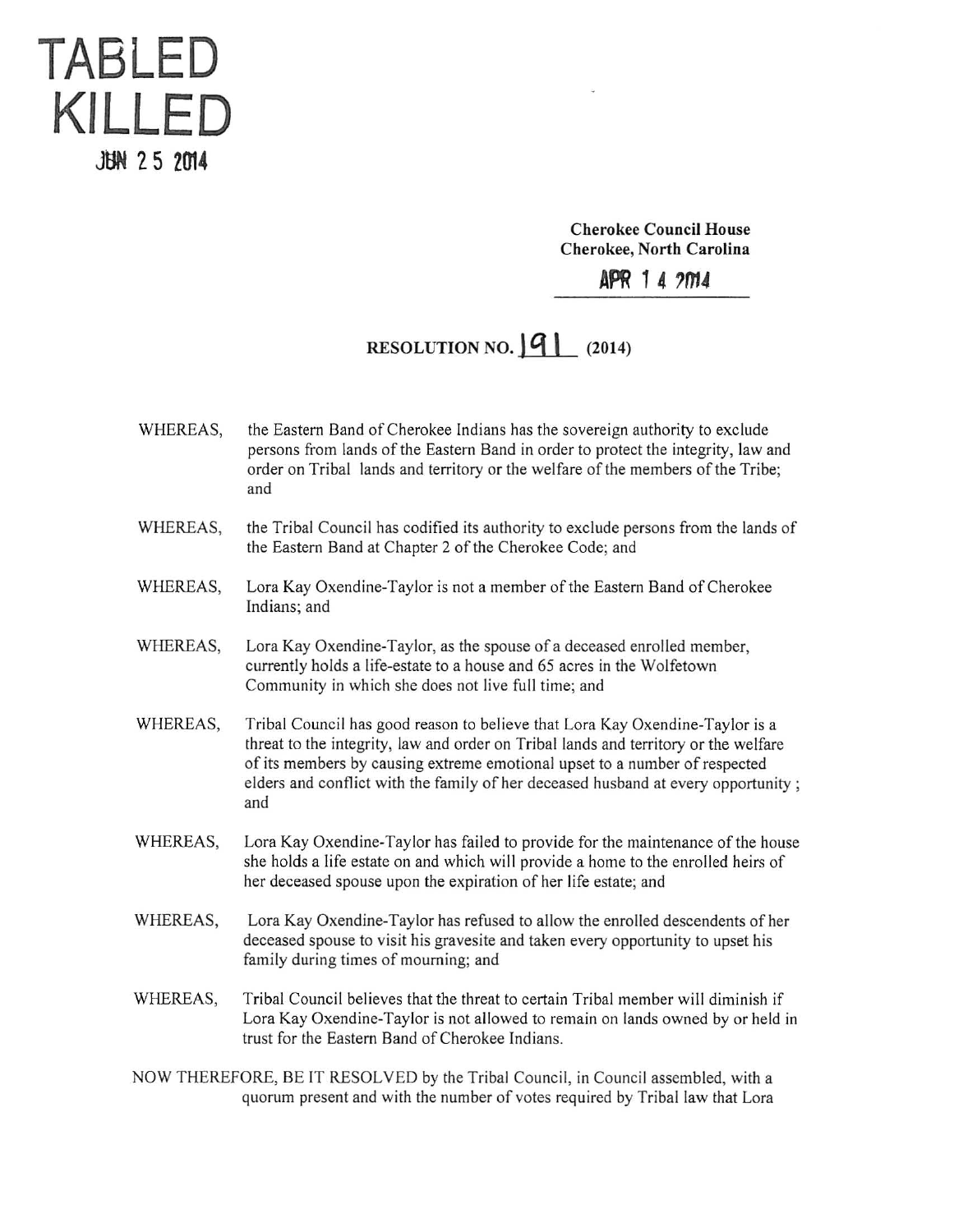Kay Oxendine-Taylor hereby **permanently** excluded from all Tribal lands and IS HEREBY NOTIFIED AND ORDERED TO VACATE ALL TRIBAL LANDS and to remove all personal property from Tribal lands within 48 hours from the date this resolution is ratified. Any personal property remaining on Tribal lands after that period shall become the property of the Tribe.

- BE IT FURTHER RESOLVED that if Lora Kay Oxendine-Taylor is found on Tribal lands at any time after the effective date of this resolution she shall be in violation of Tribal law and of a lawful order of Tribal Council and a law enforcement officer shall arrest her and take other appropriate legal action against her.
- BE IT FURTHER RESOLVED that this exclusion prohibits Lora Kay Oxendine-Taylor from entering on or being present on Tribal lands for any purpose EXCEPT AS REQUIRED BY A SUBPOENA issued by the Cherokee Tribal Court or Tribal Council.
- BE IT FINALLY RESOLVED that this resolution shall be effective upon ratification by the Principal Chief.

*Submitted by: Larry Blythe, Vice-Chief*